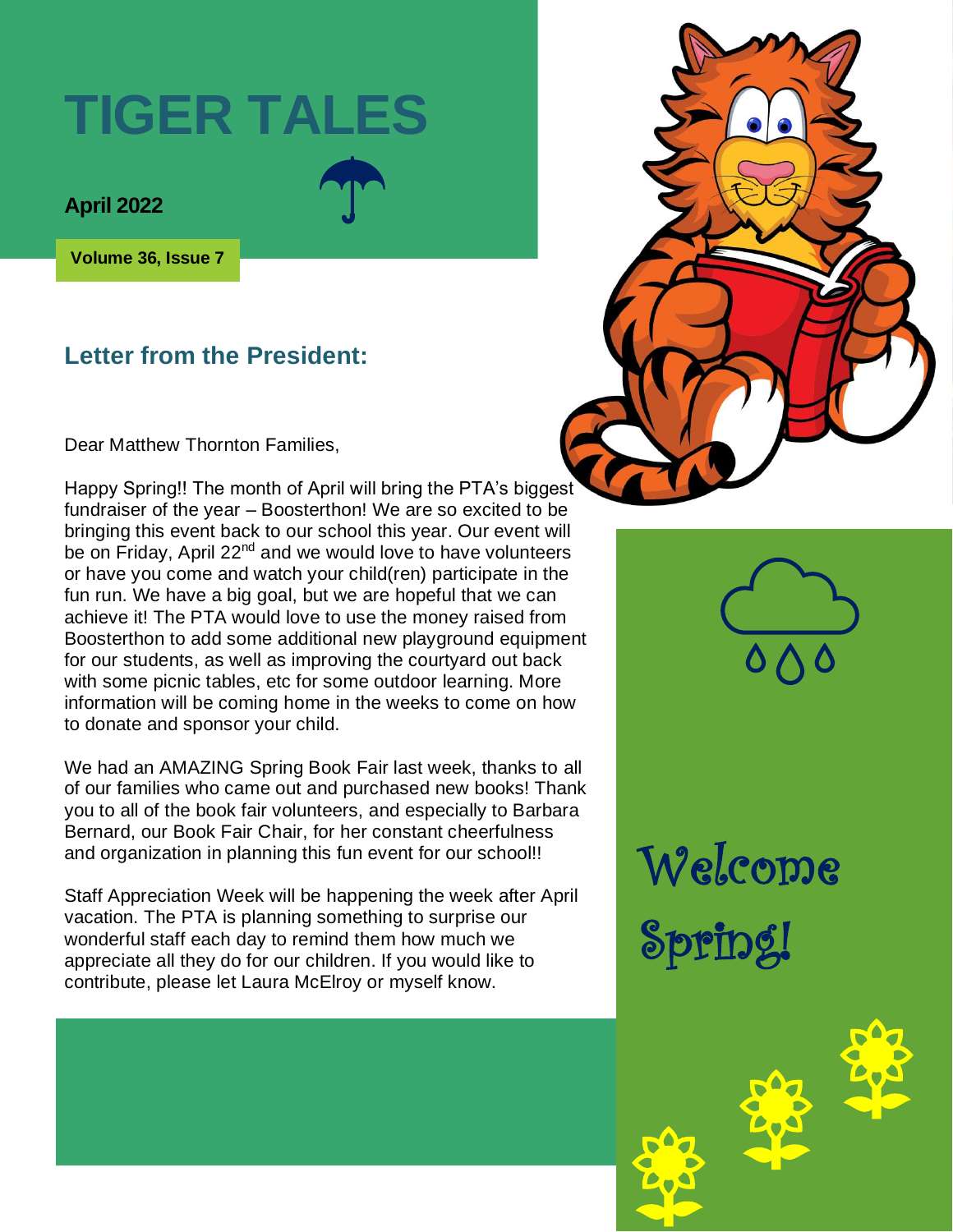Thank you to all the families who participated in our Turn Up the Fun Week!! It was wonderful to see all of the families come out to see the puppet show, play Book Bingo, and visit our Book Fair! We hope you all enjoyed the scavenger hunts and will enjoy planting the wildflower seed kits when the warmer weather is here to stay. We truly had so much fun planning the week of activities and we hope you and your families had fun! We could not have done it without the amazing ideas, energy, and dedication that Erica Laue put into planning the week. A GIANT thank you, Erica, for all of your hard work!!

Finally, if you are thinking of joining the PTA next year, or have any questions about what we do, please feel free to email me. I'd be happy to talk to you!

We hope you can join us for our next PTA meeting being held in the MT Library on Thursday, Apr.  $14^{th}$  at 6:00 pm.



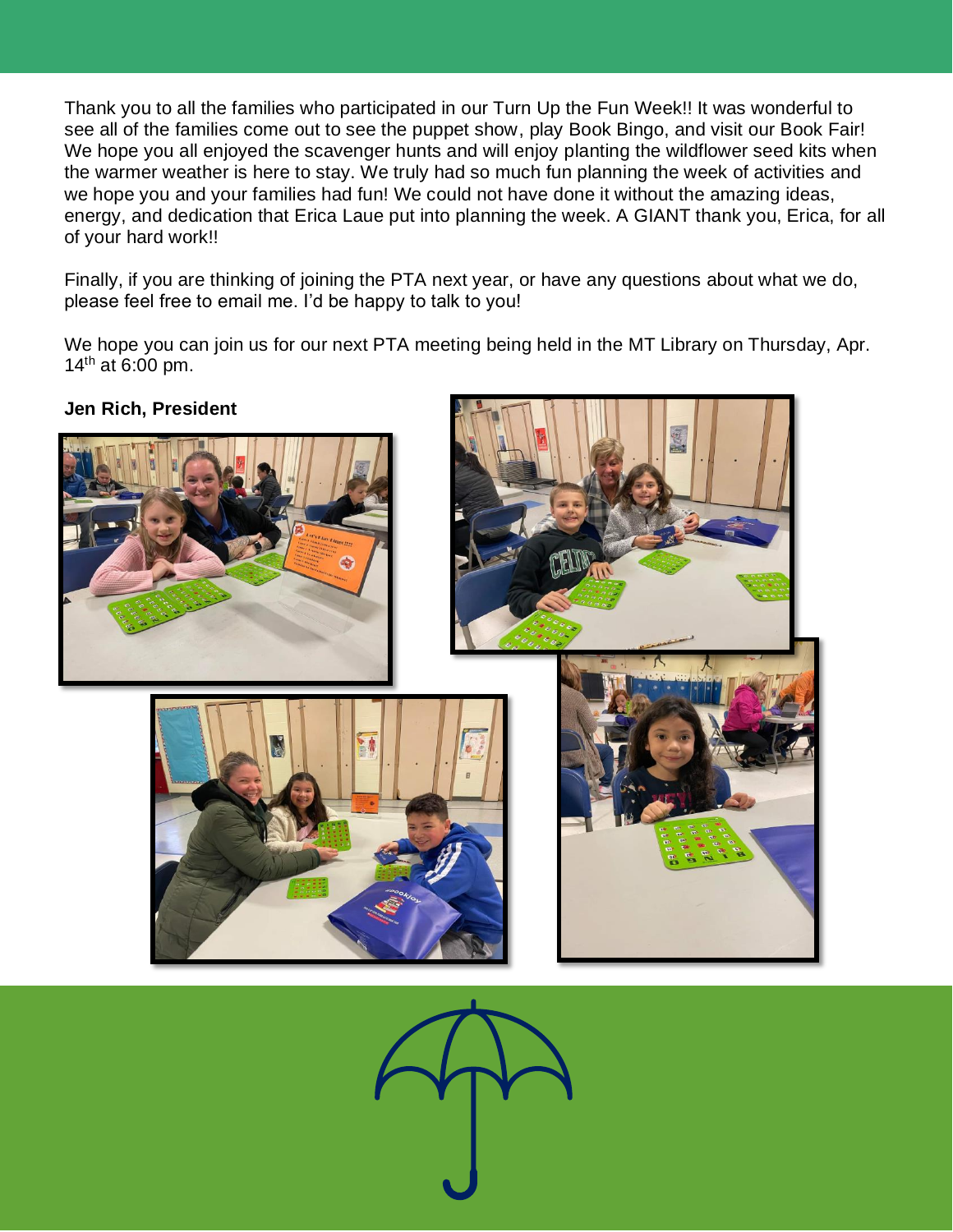

Dearest MT Families:

It is so exciting to see Spring flowers blooming. We enjoyed a wonderful Turn Up the Fun Week in March, and now we are in the midst of planning end of year celebrations; I am so grateful we are able to plan more of our normal activities. This month, we look forward to State Testing in grades 3-5, our Spring music concert, and our Fun Run Fundraiser as we head to vacation.

April 18-22 is also Volunteer Appreciation Week so I wanted to take a moment to thank all of our MT volunteers for offering us the support to pull off amazing traditions, experiences, and programs for all of our students. Our PTA is outstanding, and our volunteers give time, talent, money, and dedication to our school throughout the year to make MT a very special place for all. I can't thank our volunteers enough for their behind the scenes coordination to make magic happen here. It is inspiring for our staff and students to see.

Please enjoy April vacation as when we return, the end of year whirlwind will begin.

Sincerely,

Amity Small, Your Proud Principal

### **Matthew Thornton Spring Book Fair**

\_\_\_\_\_\_\_\_\_\_\_\_\_\_\_\_\_\_\_\_\_\_\_\_\_\_\_\_\_\_\_\_\_\_\_\_\_\_\_\_\_\_\_\_\_\_\_\_\_\_\_\_\_\_\_\_\_\_\_\_\_\_\_\_\_\_\_\_\_\_\_\_\_\_\_\_\_\_\_\_

#### Chaired by Barbara Bernard

The Spring Scholastic Book Fair was a huge success! The children enjoyed visiting the book fair, browsing new titles, purchasing books, and playing games. A big thank you to all of the parents that volunteered to help throughout the week, including setting up and cleaning up. It takes a village! A huge thank you to the Yarrington Family for their generous donation of books to each classroom.

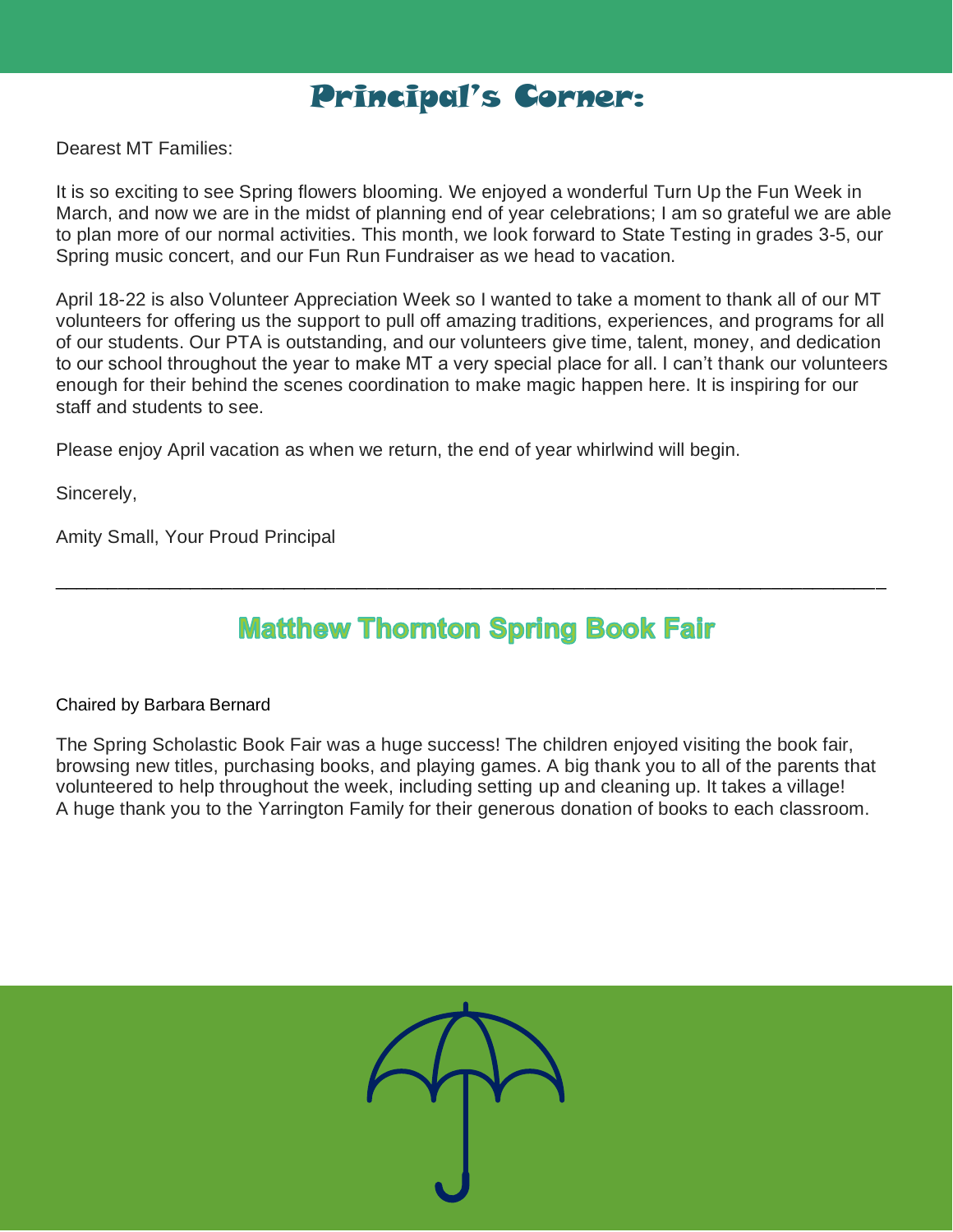

Chaired by Laura McElroy & Jen Rich

Staff Appreciation Week (SAW) is coming up immediately following the April break (and that's only 4 weeks away!). Last year we were able to provide a gift card to every staff member as well as provide daily treats and raffles. We hope to make the same impact this year for our much deserving staff.

If you would like to contribute, please make a donation via Venmo **@MatthewThorntonSchoolPTA** or by signing up to donate a gift card(s):<https://www.signupgenius.com/go/30E0F49AAAF22A2FF2-mtstaff>

For more information, please contact Laura McElroy at **Ihmcel@icloud.com** or Jen Rich at [jenlkirby4@hotmail.com.](mailto:jenlkirby4@hotmail.com)



Chaired by Julie Gallagher

The PTA is kicking off the MT Boosterthon Fun Run Fundraiser in the next few weeks, which culminates with a 25-minute run on **Friday, April 22nd**. Keep your eye out for announcements made on how to begin fundraising and the exciting week students will have celebrating with the Boosterthon team!

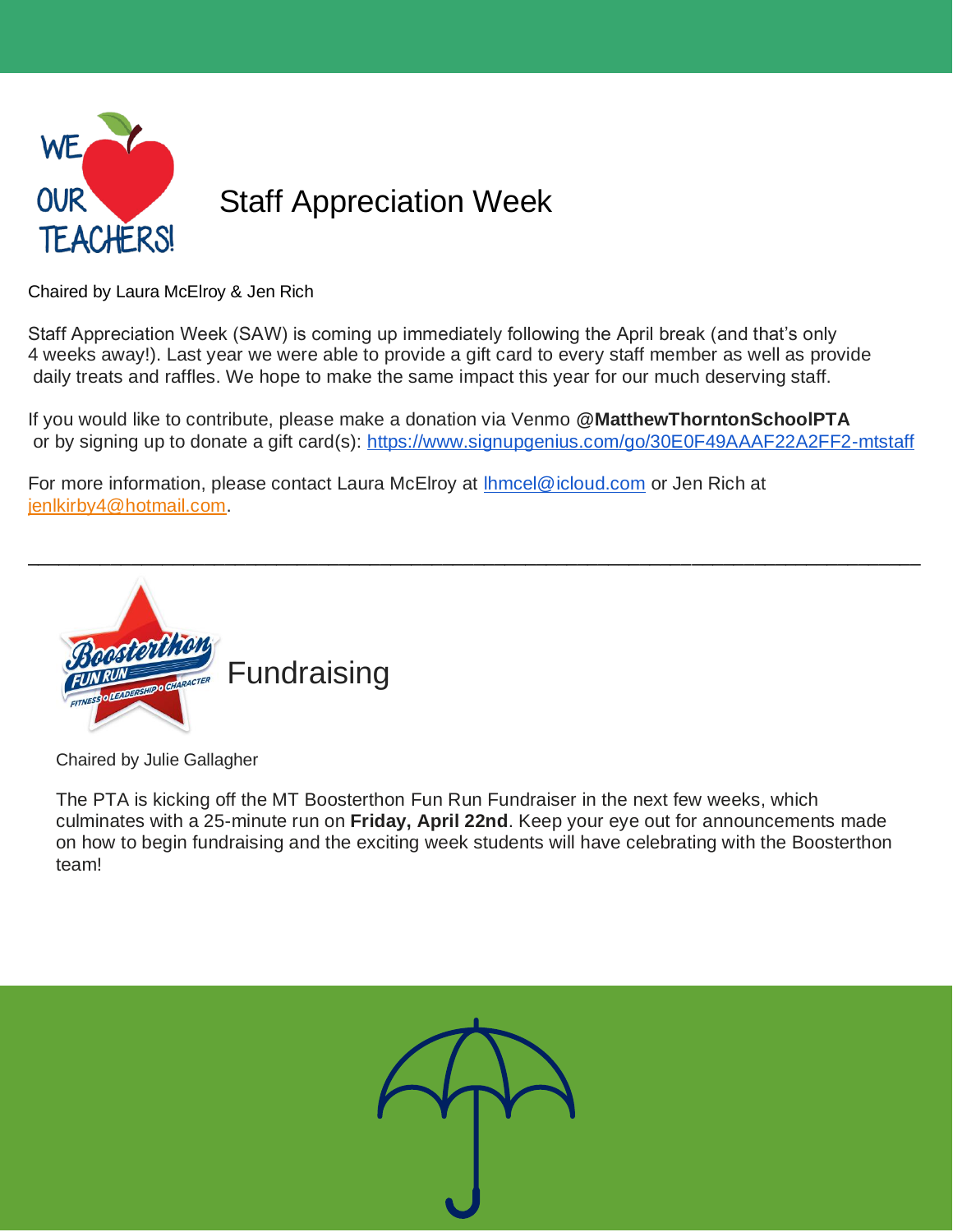

Chaired by: Deb D'Amore

The New Hampshire State PTA judging for Reflections has finished and Matthew Thornton had FIVE students place with their incredible works of art! From literature to film production and even dance choreography, MT students crushed it at states this year! Here are our winners:

Winners - Primary (Pre-K - 2nd grade) 1st place, Literature - **Lola Tebbetts** 3rd place, Literature - **Charlotte Palange** 3rd place, Film Production - **Colby Bonnell**

Winners - Intermediate (3rd grade - 5th grade) 1st place, Dance Choreography - **Gabriella Craigie** 1st place, Film Production - **Hatice Celebi**

All 5 of these students will have their artwork sent to National PTA for judging where they will be eligible to win art scholarships if they place on the national level. There will be a Statewide Exhibit of all Reflections artwork in April or May, held virtually this year. Once more information becomes available, we will pass it along.

Thank you to all students who submitted their work and thank you to our wonderful MT staff for supporting Reflections each and every year.